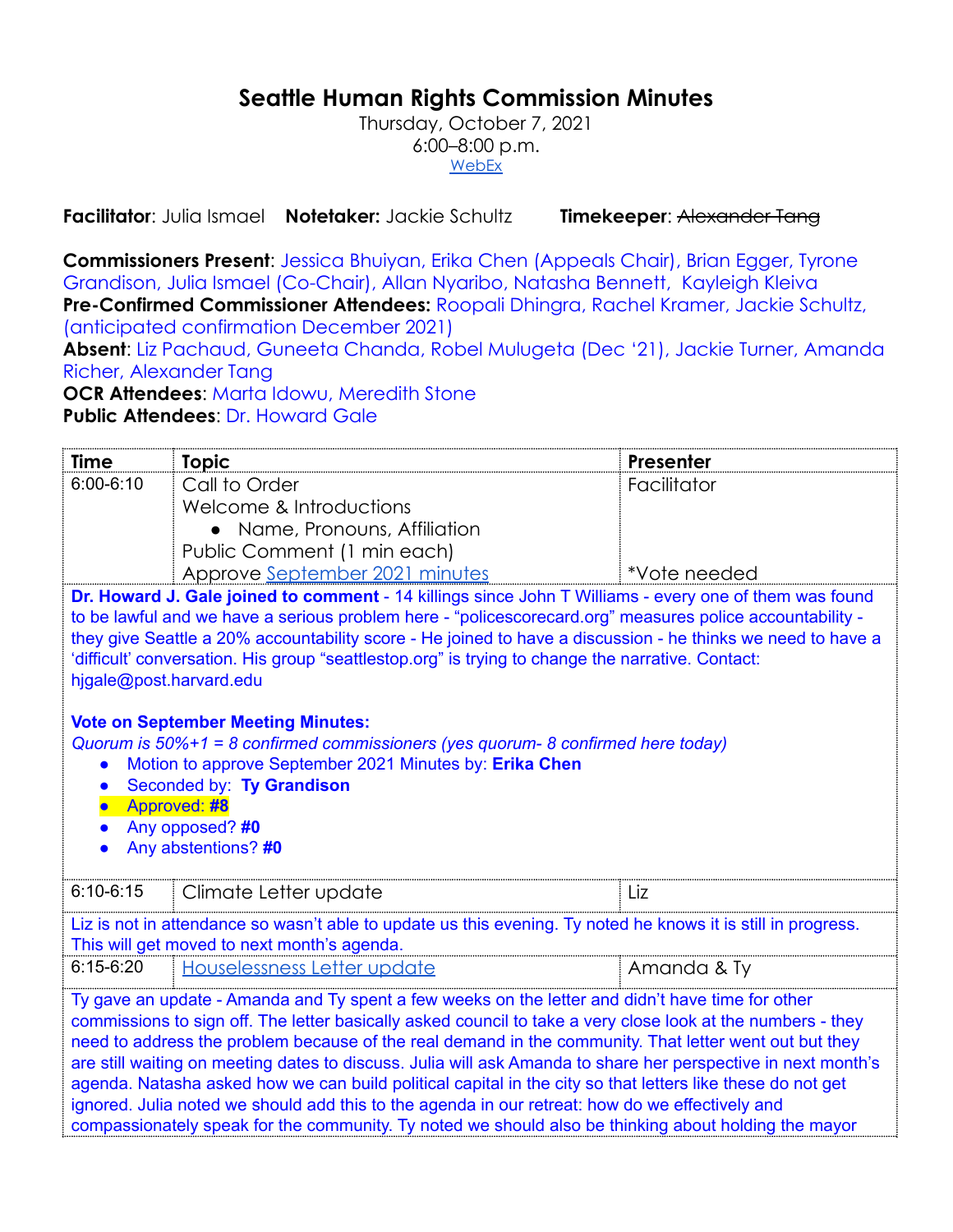| and council accountable - how do we advise and not get ignored - Meredith Stone/OCR's staff person can |                                    |     |  |  |
|--------------------------------------------------------------------------------------------------------|------------------------------------|-----|--|--|
| help with that - it is a delicate dance!                                                               |                                    |     |  |  |
|                                                                                                        |                                    |     |  |  |
| $6:20 - 6:50$                                                                                          | Ongoing Work Updates               | All |  |  |
|                                                                                                        | $\bullet$ Events                   |     |  |  |
|                                                                                                        | ○ Add'l Candidate Forums           |     |  |  |
|                                                                                                        | ○ Human Rights Day: Dec 9, 2021    |     |  |  |
|                                                                                                        | • No regular Dec meeting           |     |  |  |
|                                                                                                        | • Leadership                       |     |  |  |
|                                                                                                        | o Jan 2022 Retreat - Jan 29th from |     |  |  |
|                                                                                                        | 10am - 330pm                       |     |  |  |
|                                                                                                        | • Communications                   |     |  |  |
|                                                                                                        | ○ Need volunteers                  |     |  |  |
|                                                                                                        | • Commission development           |     |  |  |
|                                                                                                        | o Need a few volunteers            |     |  |  |
|                                                                                                        | Appeals                            |     |  |  |
|                                                                                                        | ○ Mon, September 27th at 1pm       |     |  |  |

## **Communications:**

Ty updated that we still need support in Communications - Annie needed to step away - please send Ty an email or chat if interested in joining the Comms working group. Julia will give it some thought, she may be able to step in and help.

### **Commission Development:**

There are two new potential candidates that will be contacted this month. We are hoping to receive more applications and will put out a notice to get some potential applicants in November. We need volunteers to interview one to two candidates in November. Need three volunteers per interview. Jackie Schultz, Jessica B, Kayleigh Kleiva, and Roopali Dhingra can all volunteer. Natasha will send a "when2meet" to fill out availability for those volunteers.

The other piece to think about is when to push out calls for the open seats. Potentially a deadline for early November for incoming applicants, interviews at the end of November, and decisions by December. Erika suggested this is an ambitious timeline especially due to the holidays. Natasha thought the timeline could work so that they could join us for the retreat in January. Julia commented she thinks it is a good idea to open up the process now. Ty concurred that getting the applications up would be useful, even if they miss the January retreat. Joining in February or March, just before July, would be great so we can replace those that will roll over in July. Interviewing now and doing major recruitment in Feb.

#### **Appeals:**

Erika hasn't heard from OCR yet on when the appeal hearing will be heard. When she hears the date from OCR she will let the rest of the confirmed members know the date and time of that hearing.

#### **Events:**

**Human Rights Day committee** updated us on where they are as of today. Rachel Kramer and Jessica B report that there are panelists confirmed, there is a draft budget being put together (e.g. from last year run of show), the theme is "hate crimes post 911" but will update the exact wording, they are working on a moderator, they will put in a call for new commissioners in that event, the event will be virtual (Seattle Channel). Ty asked: can we update the name to make it more positive? Rachel responded that would be up to Marta since she had to submit the name weeks ago to Seattle Channel. Marta updated us that the group decided on the title and need to revisit it to determine a new name - they were excited about the name - but it is possible to change the name. Ty wants to make sure we are focused on the healing and recovery portion and not the hate-crime portion. We will workshop this offline.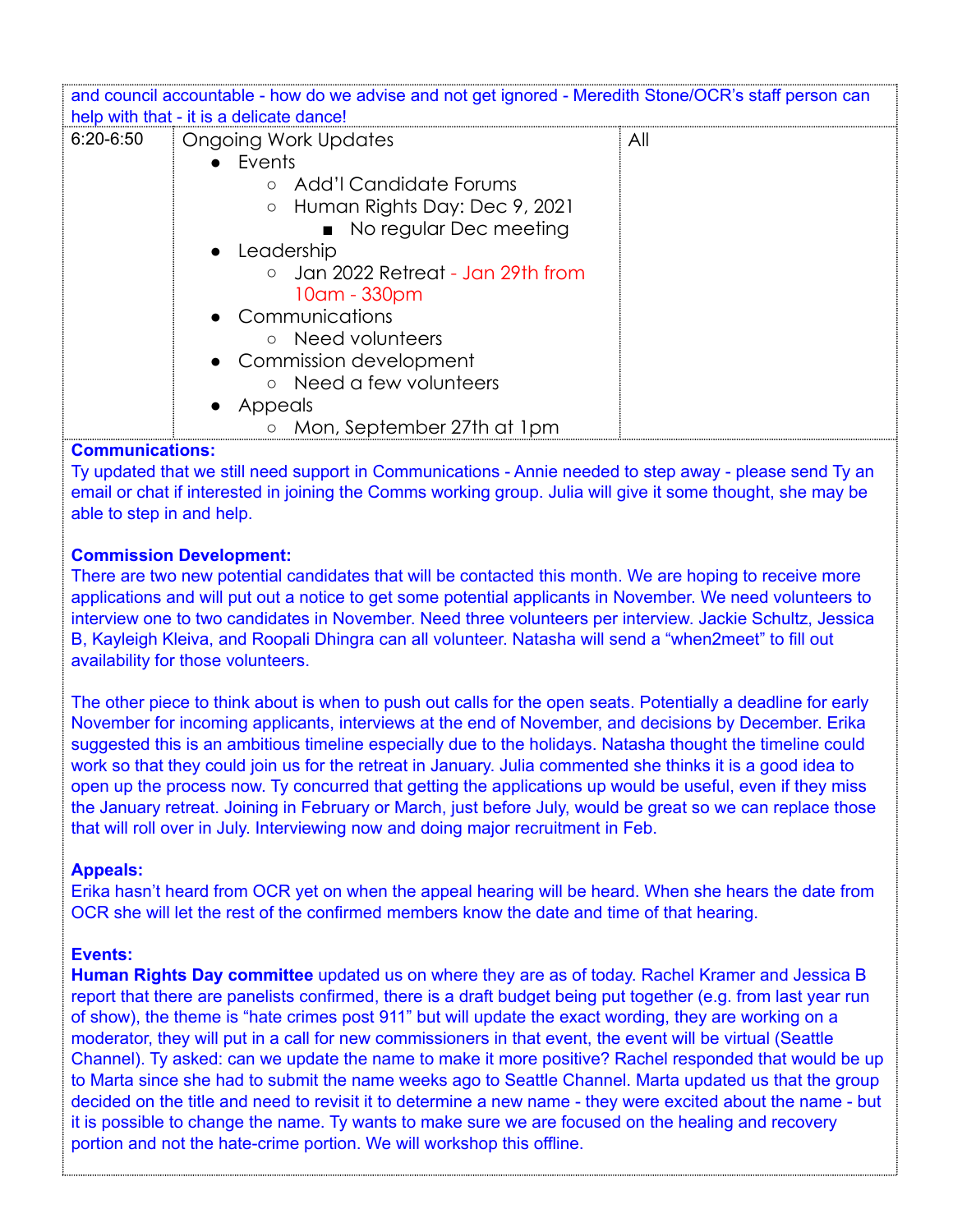Ty also noted - the Human Rights Awards will take time - organize how the prizes will be given, how the videos will be put together and gathered, etc. Rachel noted that the group is meeting next Friday to discuss and asked if Ty could pop into the meeting to help them review the categories from previous year. Guneeta will come to the meeting and report back to everyone. Jessica B mentioned that it's crucial for committee members to pass around nomination forms far and wide/through their networks so that we can find folx to nominate and award. Natasha asked: what are the awards, who receives them, etc.? Categories are: a person, an org, and a community group. The award is to celebrate those group's impact and celebrate their work in the Seattle community. The awards nomination form will be emailed to all commissioners.

We need volunteers to be judges for the awards - Jackie Schultz will volunteer, Aaron (last name) will volunteer, Allan Nyaribo will volunteer, Ty Grandison will volunteer, Roopali Dhingra will volunteer. There will be criteria shared from last year for the judges.

# **Vote to pass the Seattle LGBTQ Commission Letter:**

[https://docs.google.com/document/d/1T13jNBWnWuuh51tDjLv9K904Jtk8Gi\\_IXPQFJjmxQWQ/edit?usp=sh](https://docs.google.com/document/d/1T13jNBWnWuuh51tDjLv9K904Jtk8Gi_IXPQFJjmxQWQ/edit?usp=sharing) [aring](https://docs.google.com/document/d/1T13jNBWnWuuh51tDjLv9K904Jtk8Gi_IXPQFJjmxQWQ/edit?usp=sharing) - next steps are to respond to Andrew (?) to say that we are signing on.

# **Vote to pass the letter:**

*Quorum is 50%+1 = 8 confirmed commissioners (yes quorum- 8 confirmed here today)*

- Motion to sign onto the LGBTQ Commission letter by: **Ty Grandison**
- Seconded by: **Erika Chen**
- Approved: **#8**
- Any opposed? **#0**
- Any abstentions? **#0**

|                                                                                                                                                                                                                                                                                                                                                                                                                                                                                                                                                                                                                                   | Next Meeting: Thursday, November 4, 2021                     |             |  |  |
|-----------------------------------------------------------------------------------------------------------------------------------------------------------------------------------------------------------------------------------------------------------------------------------------------------------------------------------------------------------------------------------------------------------------------------------------------------------------------------------------------------------------------------------------------------------------------------------------------------------------------------------|--------------------------------------------------------------|-------------|--|--|
| 7:50-8:00                                                                                                                                                                                                                                                                                                                                                                                                                                                                                                                                                                                                                         | Announcements                                                | All         |  |  |
| <b>Marta updated:</b><br>Monday, Oct 11th at 12:45-1:30 "Comprehensive Plan meeting"<br>December 8th - new commissioner appointments at 2pm - 6 SHRC's will need to be there to answer<br>questions and engage with city officials.<br>Marta asked if we would participate in another candidate forum if it is proposed - ballots are mailed<br>out Oct 12th - the response was that it is too late to do this. Marta will let officials know that we will<br>not be doing this.<br>Nov 10th, 5:30-7:30pm - 5-Commission meeting - leadership should attend.                                                                      |                                                              |             |  |  |
| 7:40-7:50                                                                                                                                                                                                                                                                                                                                                                                                                                                                                                                                                                                                                         | SOCR Updates<br>• 5-commission updates                       | Marta Idowu |  |  |
| We will wait until the January retreat until all those that are confirmed, to vote on this. Nominations will<br>happen in November since there is no December meeting, so that votes and elections can happen in<br>January. Ty asked: why do we have two co-chairs available? Julia responded that equity and accountability<br>to the public is of utmost importance for this commission - in looking at the by-laws, we wanted to make<br>sure that we were following them, and in the process what was discovered was that there were major flaws<br>in equity of our by-laws so we have created two open co-chair positions. |                                                              |             |  |  |
|                                                                                                                                                                                                                                                                                                                                                                                                                                                                                                                                                                                                                                   | • Nominee statements<br>• Questions<br>• Voting (2 electees) |             |  |  |
| $6:50 - 7:40$                                                                                                                                                                                                                                                                                                                                                                                                                                                                                                                                                                                                                     | <b>Co-Chair Election</b>                                     | Facilitator |  |  |